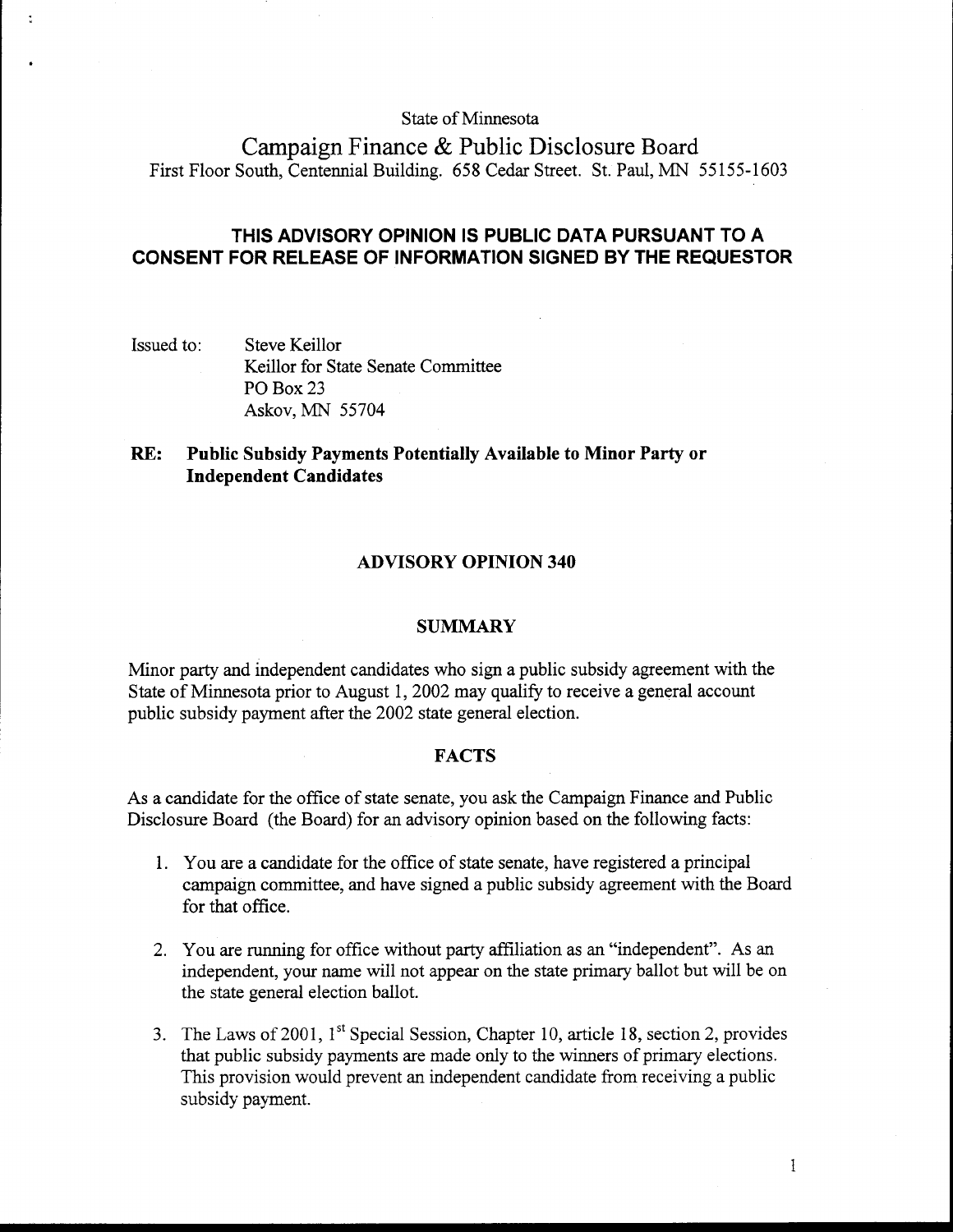4. The Laws of 2002, Chapter 363, section 42, provides that candidates who sign a public subsidy agreement prior to August 1,2002 will be eligible for public subsidy payments as provided in statute prior to the enactment of Laws of 2001,  $1<sup>st</sup>$  Special Session, Chapter 10, article 18, section 2.

### **ISSUE**

Are minor party and independent candidates able to qualify for a public subsidy payment in 2002?

### **OPINION**

Yes. The provisions of Minn. Stat *5* 10A.3 1, subd. 7, prior to the enactment of Laws of 2001,  $1<sup>st</sup>$  Special Session, Chapter 10, article 18, section 2 set requirements for the distribution of the general account public subsidy payments. The statute distributes the general account payment according to a allocation method that provides a equal payment to candidates for the same office regardless of district or party affiliation. To receive a general account payment the candidate must: 1) have signed a valid public subsidy agreement. 2) have filed the affidavit of contributions required by Minn. Stat. *5* 10A.323. 3) have an opponent at either the primary or general election. 4) receive at least 5% of the votes cast at the general election for that office if running for a state wide office, or at least 10% of the votes cast at the general election for that office if running for a legislative seat.

The requirements provided above will be used to determine if minor and independent party candidates who sign a public subsidy agreement prior to August 1,2002 are eligible for a general account public subsidy payment. Minor party and independent candidates who sign a public subsidy agreement on or after August 1, 2002 are not eligible to receive a public subsidy payment.

Issued  $\overline{\text{June 6}}$ ,  $\overline{\text{2052}}$ 

 $\mathcal{L}$ 

Kellev, Chair Campaign Finance and Public Disclosure Board

 $\overline{2}$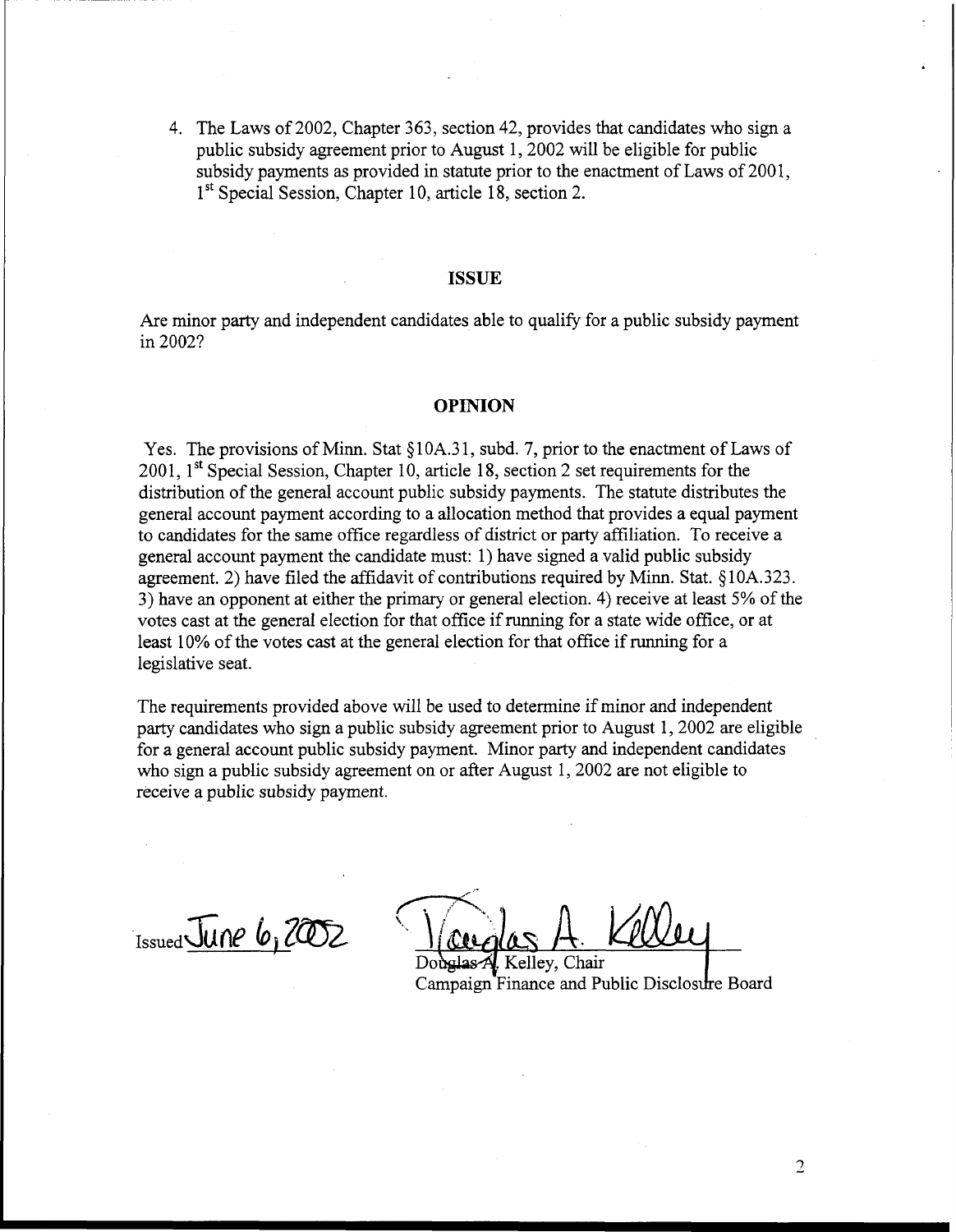# **Cited Statutes**

### **10A.31 DESIGNATION OF INCOME TAX PAYMENTS**

#### Subd. 7. **Distribution of general account.**

(a) Within two weeks after certification by the state canvassing board of the results of the general election, the board must distribute the available money in the general account, as certified by the commissioner of revenue on November 1 and according to allocations set forth in subdivision 5, in equal amounts to all candidates who:

(1) have signed a spending limit agreement under section 10A.322;

(2) have filed the affidavit of contributions required by section 10A.323;

(3) were opposed in either the primary election or the general election; and

(4) are either a candidate for statewide office who received at least five percent of the votes cast in the general election for that office or a candidate for legislative office who received at least ten percent of the votes cast in the general election for that seat.

(b) The public subsidy under this subdivision may not be paid in an amount that would cause the sum of the public subsidy paid from the party account plus the public subsidy paid from the general account to exceed 50 percent of the expenditure limit for the candidate or 50 percent of the expenditure limit that would have applied to the candidate if the candidate had not been freed from expenditure limits under section 10A.25, subdivision 10. Money from the general account not paid to a candidate because of the 50 percent limit must be distributed equally among all other qualifying candidates for the same office until all have reached the 50 percent limit or the balance in the general account is exhausted.

### **Minnesota Session Laws 2001, 1st Special Session, Chapter 10**

Sec. 2. Minnesota Statutes 2000, section 10A.3 1, subdivision 7, is amended to read:

Subd. 7. [DISTRIBUTION OF GENERAL ACCOUNT.] (a) Within two weeks after certification by the state canvassing board of As soon as the board has obtained the results of the general primary election from the secretary of state, but no later than one week after certification of the primary results by the state canvassing board, the board must distribute the available money in the general account, as certified by the commissioner of revenue on November September 1 and according to allocations set forth in subdivision 5, in equal amounts to all candidates of a major political party whose names are to appear on the ballot in the general election and who:

(1) have signed a spending limit agreement under section 10A.322:

(2) have filed the affidavit of contributions required by section 10A.323;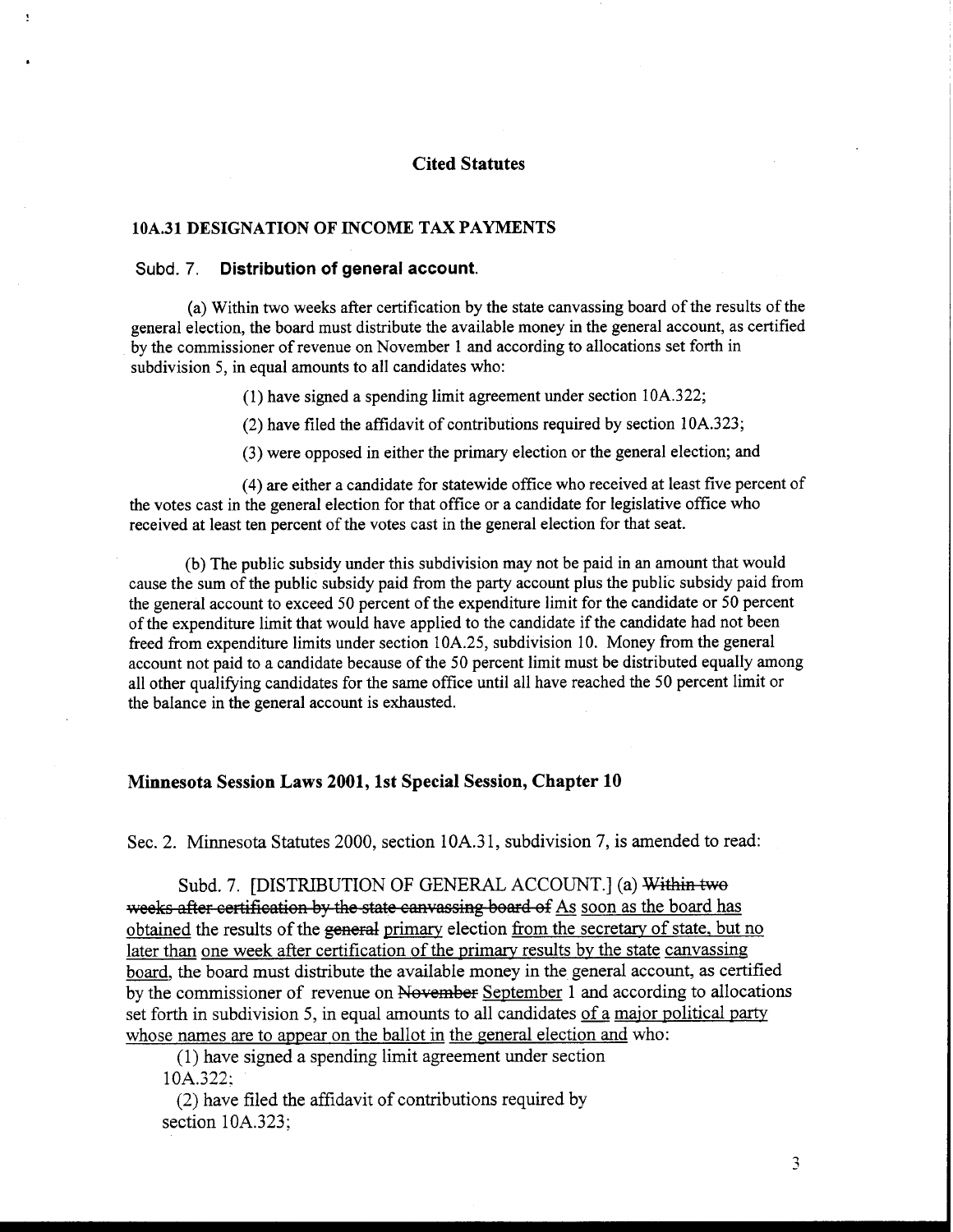(3) have filed the agreement required under paragraph  $(c)$ ; (3) have filed the agreement required under paragraph (c):<br>and  $(3)$  (4) were opposed in either the primary election or the

general election; and.

(4) are either a candidate for statewide office who received at least five percent of the votes cast in the general election for that office or a candidate for legislative office who received at least ten percent of the votes cast in the general election for that seat.

(b) The public subsidy under this subdivision may not be paid in an amount that would cause the sum of the public subsidy paid from the party account plus the public subsidy paid from the general account to exceed 50 percent of the expenditure limit for the candidate or 50 percent of the expenditure limit that would have applied to the candidate if the candidate had not been freed from expenditure limits under section 10A.25, subdivision 10. Money from the general account not paid to a candidate because of the 50 percent limit must be distributed equally among all other qualifying candidates for the same office until all have reached the 50 percent limit or the balance in the general account is exhausted.

fc) No later than one week after the primary results have been certified by the state canvassing board, a candidate wishing to receive money distributed by the board under this subdivision must execute and file an agreement with the board. The agreement must provide that:

(1) if the candidate does not expend or promise to disburse 50 percent of the money distributed by the board under this subdivision no later than the end of the final reporting period preceding the general election, then the candidate agrees to repay to the board the remainder of the money distributed to the candidate under this subdivision no later than six months following the date of the general election; and

**(2)** the candidate agrees to reimburse the board for all reasonable costs, including litigation costs, incurred in collecting any amount due following that date.

If the board determines that a candidate has failed to repay money as required by an agreement under this subdivision, the board may not distribute any additional money to the candidate under this subdivision until the entirety of the unexpended money is repaid or discharged.

### **Laws of 2002, Chapter 363**

## **Sec. 42. [TRANSITION.]**

A candidate who signed and filed with the campaign finance and public disclosure board a spending limit agreement for the election cycle ending December 3 1.2002. before the effective date of this act is governed by the provisions of Minnesota Statutes 2000, section 10A.31, subdivision 7, as they existed before the amendments made by Laws

 $\overline{4}$